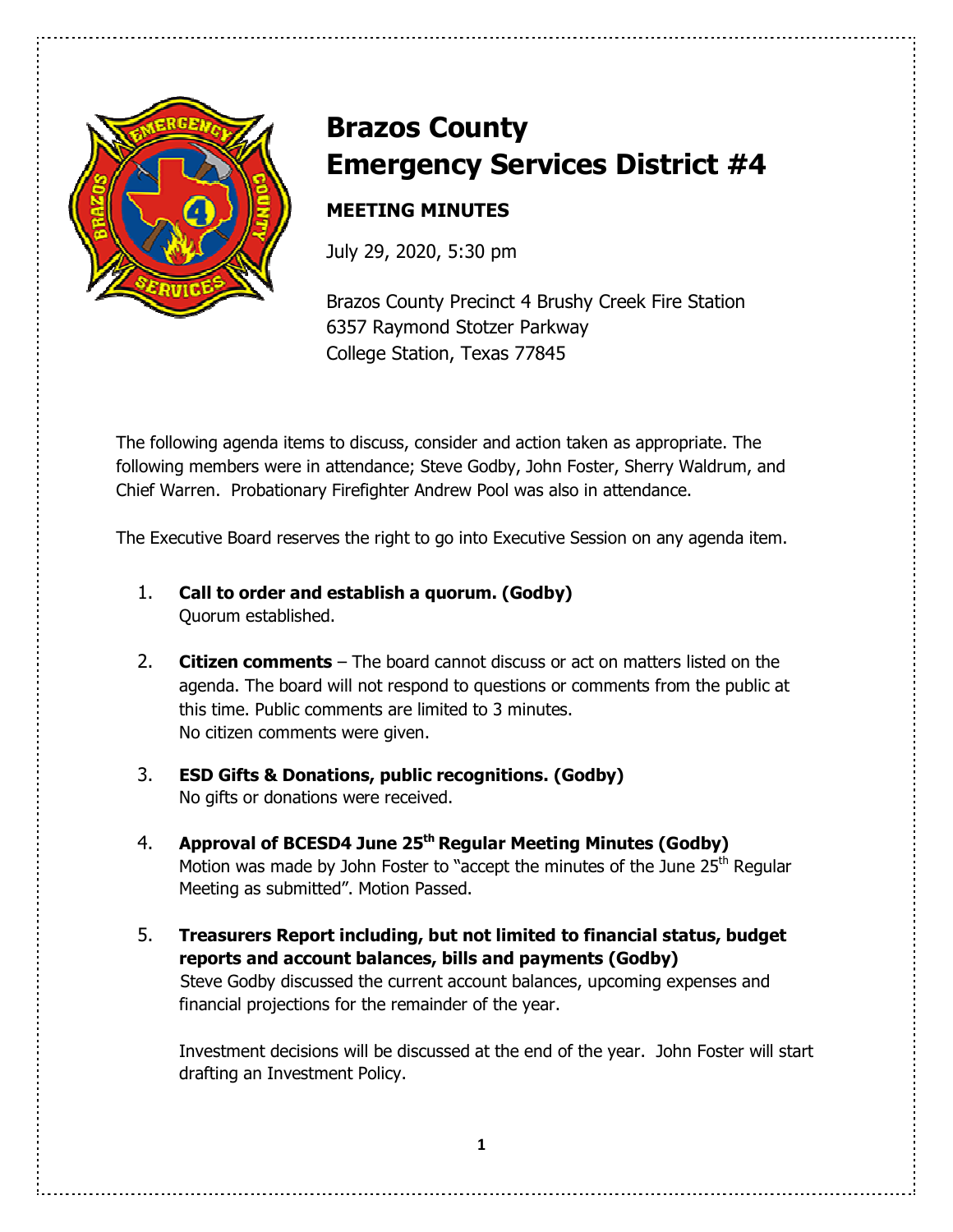6. **Report from Brazos County Precinct 4 VFD report (Chief Warren)**

 Chief Warren provided the Fire Chief Update including financial review, operations, training, apparatus, facilities including status of repairs needed at Station 2 and 3, future needs, and other items.

 Chief Joe Don Warren disclosed the roof replacement bids for Station One. Bids were obtained from Brazos Valley Roofing, M2M Construction, CR Systems, and Shulte Roofing. A motion was made by John Foster "to accept the bid from Brazos Valley Roofing. Sherry Waldrum seconded the motion. The motion passed.

#### 7. **City of Bryan Annexation Status**

 John Foster stated that the City of Bryan has not completed the calculations to determine the dollar amount that we are owed for the property that has been annexed. The appraisal district has been overwhelmed during the Covid 19 pandemic. The information is on hold until all appraisals are done.

8. **Brazos County Tax Assessor -- Truth in Taxation/2020 Tax Rate Action** 

Members were given a copy of the "Introducing a New TNT (Truth-In Taxation)". Kristy Roe provided the handout which includes new terminology and calculations from Senate Bill 2, 86<sup>th</sup> Legislative Session.

#### 9. **Future VFD Suggestion Award Action**

John Foster reported that there was no additional feedback for the award. John Foster made a motion to approve the VFD Suggestion Award as presented. Sherry Waldrum seconded the motion. The motion was passed.

A motion was made by John Foster "to approve the Joseph Ondrasek award as written for adoption". Sherry Waldrum seconded the motion. The motion was passed.

#### 10. **VFD Member Phone Stipend**

A motion was made by Steve Godby "to approve the cell phone stipend for Brazos County Precinct 4 VFD Command Staff" as presented. John Foster seconded the motion. The motion passed.

In addition, Vice President John Foster presented the Cost Recovery Report with the recommendation "to not engage in the practice of Cost Recovery at this time".